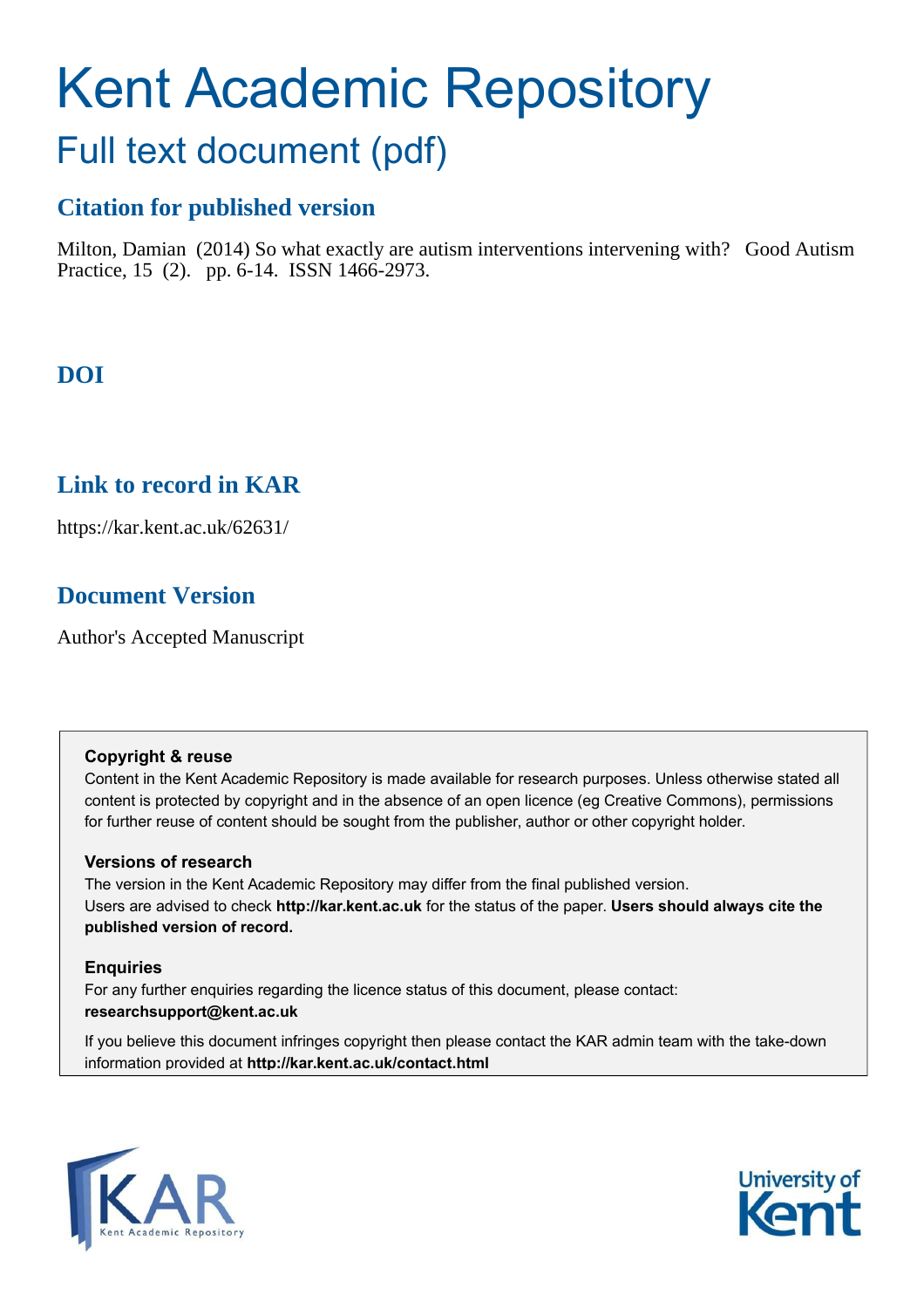# So what exactly are autism interventions intervening with?

Damian E M Milton, UK

#### Editorial comment

Often the irst question after receiving a diagnosis of autism, is what can we do to help? The answer to this is by no means simple and is generally met with the reply – "it depends". This paper by Damian Milton, an autistic adult, explores the complexity of this question and in particular draws attention to the fact that often the answers given are from a non-autistic perspective and fail to discover what the general view of autistic children or adults would be to what is suggested or what the particular individual would wish for. He argues that there is little, if any, robust research evidence to support the interventions currently offered and that this may never be so, given the issues in conducting such research. Professionals, parents, autistic children and adults have different views depending on their experiences, their training and their own personal preferences and these will all affect what is offered or searched for.

Damian declares his own biases and this is an important first step in considering the options for intervention. He and others maintain that the proponents of some interventions have little experience outside that intervention or indeed of autism, and reviews of research show that studies are often conducted by those who developed the intervention, creating bias from the start (Jordan and Jones, 1998; Parsons et al, 2009).

This paper will cause readers to consider their own work and choices for the children and adults they live or work with and is likely to prompt them to consider ways in which they ind out how the person receiving the intervention perceives this prior to and during its delivery. In a new edited book to be published by BILD on promoting happiness and wellbeing, Vermeulen (in press) makes the point that intervention studies often measure levels of skill, anxiety, stress, IQ etc, but how often do we ascertain whether the autistic child or adult is now happier as a result? This is an apt question given the arguments put forward in this paper by Milton.

#### Address for correspondence **E-mail: damianmilton.** sociology@yahoo.com

#### Acknowledgements

I would like to dedicate this paper to LB and to 'all the young dudes' wherever they may be.

#### Introduction

A cursory look on an Internet search engine regarding autism will soon have the viewer coming across the notion of intervention, and in particular a narrative of early intervention to help the development of autistic people. Today, the Research Autism website lists over one-thousand named interventions in the

field of autism, along with indications of the amount of research evidence there is to support the claims they make. Yet, with so many on the market, it is quite obvious that they are not all trying to achieve the same goals. With discussions regarding intervention, what is often left out, is: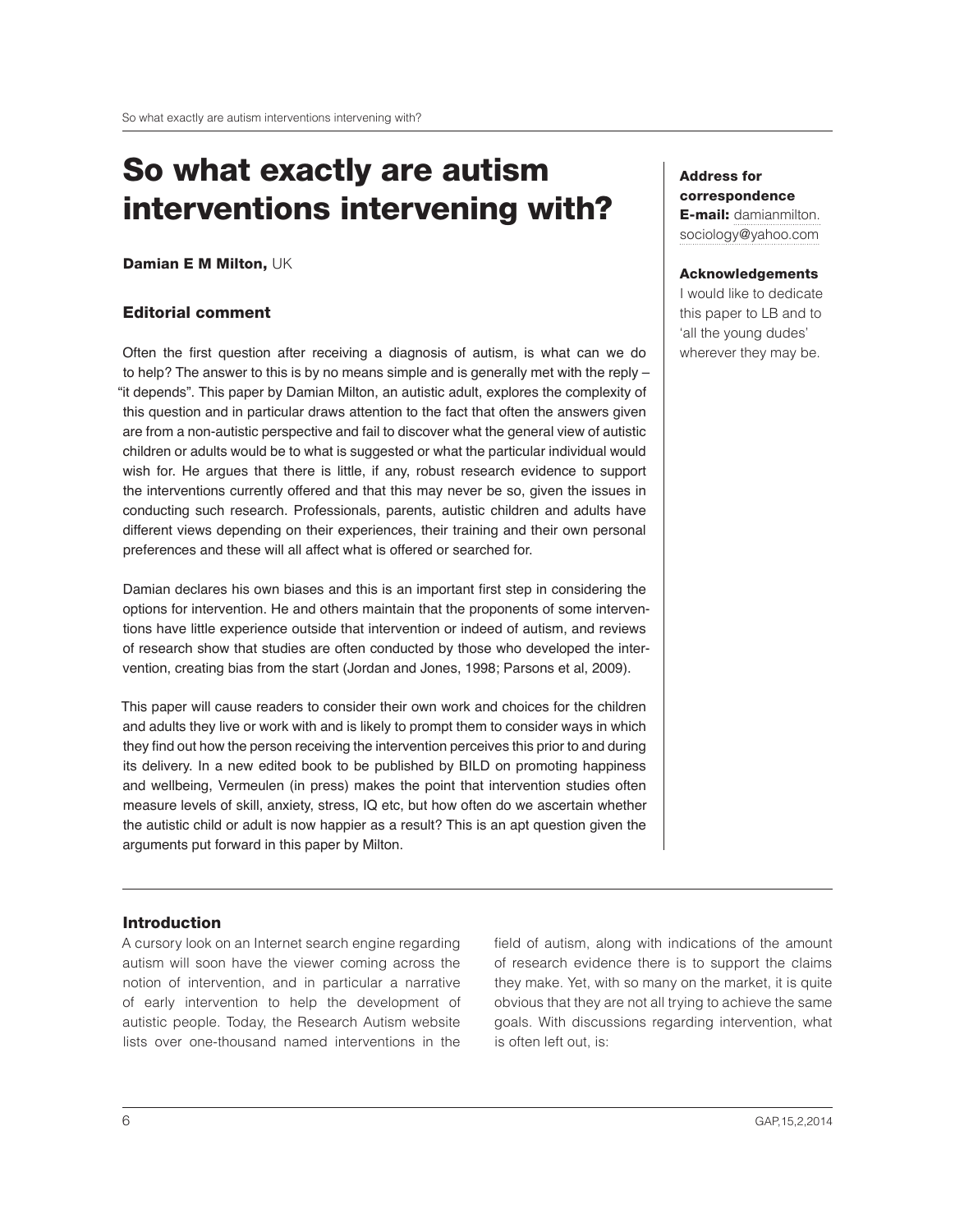- What is it all for?
- What is one trying to achieve and why?
- Are there ethical issues regarding these purposes, or the means by which one tries to achieve them?

This paper gives an overview of the spectrum of ideology underlying current debates in the ield, and the tensions that exist between different viewpoints. I use a number of research studies in the area to highlight these tensions and why they exist by reviewing a number of currently popular practices (eg Applied Behavioral Analysis (ABA) (eg Lovaas, 1987), Relationship Development Intervention (RDI) (Gutstein and Sheely, 2002) and Intensive Interaction (Caldwell, 2014; Nind and Hewett, 1994)), and will offer some suggestions as to a way forward that is more open about such disputes, rather than trying to build a false consensus between them.

#### A conflict of interests

First, it needs to be pointed out that I, like everyone else working in the field of autism, am biased by my own experiences. These being, that I am someone who is on the autism spectrum themselves and also a parent to an autistic child, as well as a person with training in a number of academic disciplines. My work is often critical of established models of practice in the ield of autism, particularly those based on behaviourism (Milton and Moon, 2012).

As I will attempt to show in this article however, such biases are perhaps inevitable, as they are founded upon some fundamental questions about our philosophy of life, what it is to be human, a social being, to learn, and what it is that one ought to be learning, and so on.

Secondly, this leads on to a second kind of 'conflict of interests' within the field of autism, that is, that there are great tensions and controversies between different points of view, often between people who passionately believe in the approach that they are taking and the supposed benefits that taking such an approach can bring. Often, however, such debates and discussions are hidden from view, as if all those involved in the field are in general agreement or consensus. Yet to what extent is a consensus possible? What aspects of learning are there any level of agreement about? What are the main areas of tension and why do they exist? In this paper, I hope to explore these issues.

#### Theories of learning

Early on in teacher training courses, students are introduced to a number of theories of learning. These provide conceptual frameworks within which to try and understand how learning takes place. Table 1 below (adapted from Merriam and Caffarella, 1991: 138), shows the main differences in these approaches.

|                                    | <b>Behaviourist</b>                                        | Cognitivist                                                                   | <b>Humanist</b>                                                   | Social / Situational                                                            |
|------------------------------------|------------------------------------------------------------|-------------------------------------------------------------------------------|-------------------------------------------------------------------|---------------------------------------------------------------------------------|
| <b>Theorists</b>                   | Watson, Skinner                                            | Piaget, Bruner                                                                | Maslow, Rogers                                                    | Bandura, Salomon                                                                |
| View of the<br>learning<br>process | A change in behaviour                                      | Internal mental processes<br>(such as insights and<br>information processing) | Actions toward fulfilling<br>potential                            | Interaction within social<br>contexts, inclusion in a<br>community of practice  |
| Primary<br>locus of<br>learning    | External stimuli*                                          | Internal cognition                                                            | Affective and cognitive<br>needs                                  | Learning seen as a<br>relationship between<br>a people and their<br>environment |
| <b>Purpose of</b><br>education     | Produce behavioural<br>change in a desired<br>direction    | Develop capacity to learn<br>new skills                                       | Exercising autonomy<br>and becoming a self-<br>actualised learner | Full participation and<br>inclusion in communities<br>of practice               |
| Role of<br>educator                | To arrange the environment<br>to elicit a desired response | Structures the content of<br>a learning activity                              | Facilitates personal<br>development<br>(holistically)             | Establishing participatory<br>communities of practice                           |
| <b>Practical</b><br>examples       | Competency-based<br>education                              | Comparisons made to<br>stages of development                                  | Self-directed learning                                            | Participatory activities                                                        |

#### **Table 1: Different theories of learning**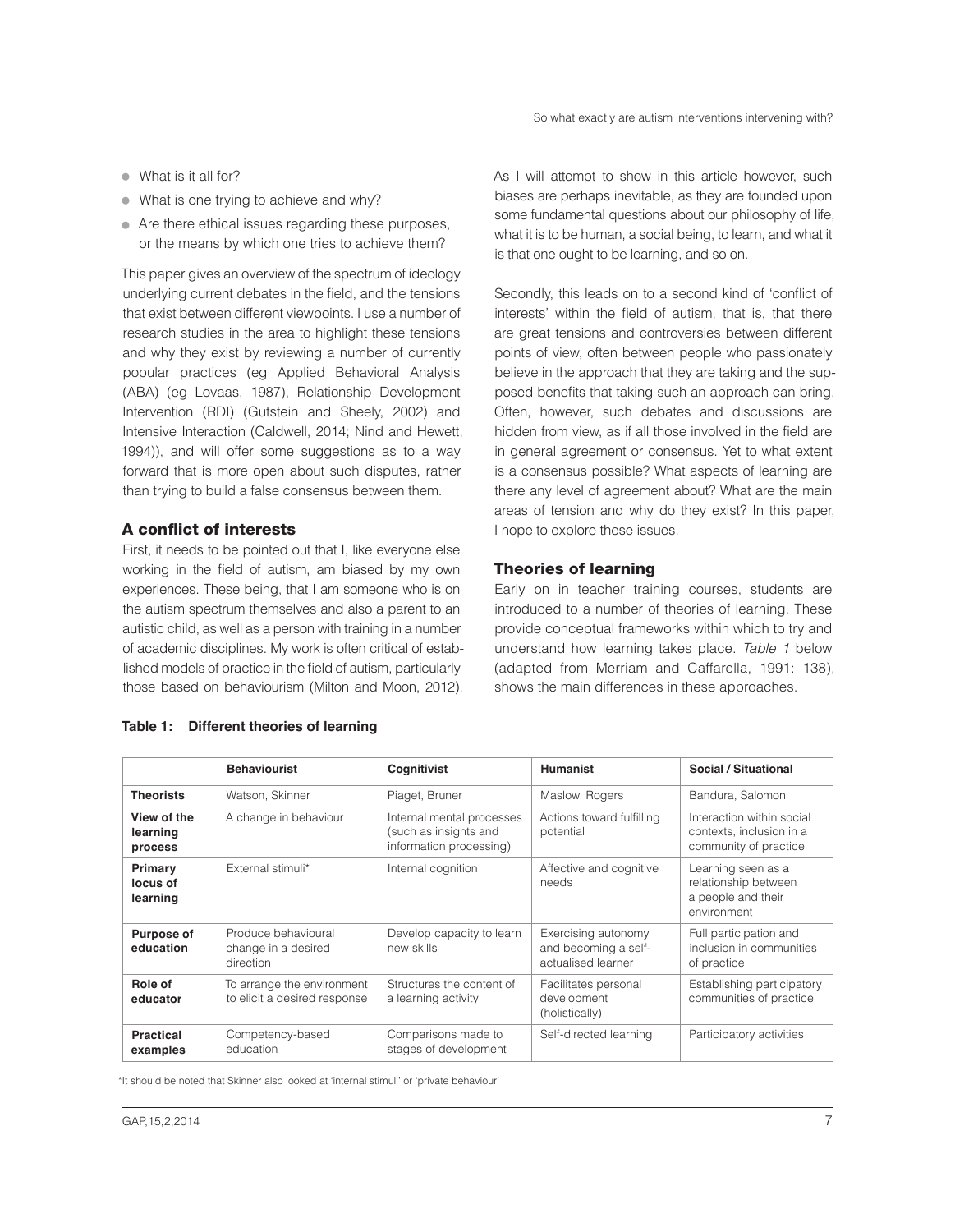Although any such breakdown gives a generalised overview of such theories and not an in-depth understanding, one can see that there are a number of ways of viewing learning, what the purpose of education is, and how best to achieve the outcomes one aspires to. Behaviourists following Skinner see learning largely in terms of conditioning through external stimuli that is processed as either something negative or something positive, reinforcing or extinguishing behaviours from being repeated. Cognitivist theory looks more closely at the attributes of the learner rather than making changes in the environment to influence behaviour. Humanists emphasise subjective understandings, while social constructivists suggest that learning should be a mutual and tailored process of construction. In practice, a teacher may use a mixture of the above approaches, whilst others may be more devoted to a particular approach. This spread of views is also found across the ield of intervention research and practice with autistic children.

#### Applied Behavioural Analysis (ABA)

"Viewing autism as a list of deicits that can be corrected through a series of discrete trials will not make an autistic person any less autistic. Teaching autistic people how to 'pass' so they can blend in better with non autistics is similar to the belief that a closeted gay person will live a happier and more fulfilled life by being closeted than someone who is 'out'." (Zurcher, 2012).

When studying the field of autism, the influence of behaviourism as a theory of learning can appear dominant, through the work of Lovaas (1987) to contemporary debates regarding autism interventions, such as the documentary Autism: challenging behaviour that was aired on BBC4 in 2013. Those researching autism for the irst time will come across a plethora of interventions generally based upon the principles of Applied Behavioural Analysis (ABA). According to the NHS guidelines for autism treatments (NHS, 2014), ABA is said to be based on the breaking down of skills into small tasks in a highly structured way, and reinforcing behaviour thought to be positive, while discouraging

behaviour deemed inappropriate. ABA programmes are then described as an intensive therapy of 40 hours of work a week, over a number of years. This intensity is not followed by all theorists or practitioners who support ABA methods though. It should be noted that there is a vast array of approaches that have been inluenced by ABA and many of them are at odds with one another in various respects. For instance, the early aversive punishments used by Lovaas (1987) and colleagues, and their goal of making autistic children "indistinguishable from their peers" are now largely and rightly frowned upon. One popular approach, especially in America, is that of Early Intensive Behavioural Intervention (EIBI). This intervention often uses the method of 'discrete trial learning', used it is said, to build foundational learning skills. The behaviour of children is subjected to a functional assessment, where the teacher describes a 'problem behaviour', identifies antecedents for why the behaviour is occurring, and analyses the consequences of the behaviour. This analysis is thought to indicate what influences and sustains such behaviours. Other methods include Pivotal Response Therapy (PRT) which attempts to use behaviourist principles in more naturalistic settings, where 'natural reinforcers' such as a favourite toy are preferred to rewards such as a chocolate treat.

Despite widespread support and the mounting piles of research papers extolling the virtues of ABA-based practices of various iterations, such approaches have also come under much criticism from scientists, ethicists, autistic people and their families. ABA, like many other therapies and interventions purported to help autistic people, is often sold as if it is a 'miracle treatment', and if not, as the only recognised approach to be 'scientifically proven', and needed as quickly as possible in order not to miss the 'window of opportunity'. One of the clearest examples of such an extreme position can be seen in the account of ABA given by Maurice (1994). In her book entitled, Let me hear your voice: a familyís triumph over autism, she claims that ABA had saved her children's lives, likening it to chemotherapy as a treatment for cancer. Whatever approach favoured, it is important that such zealotry be avoided by practitioners working with autistic children. Since, in my view, it will lead to poor practice, as Ariane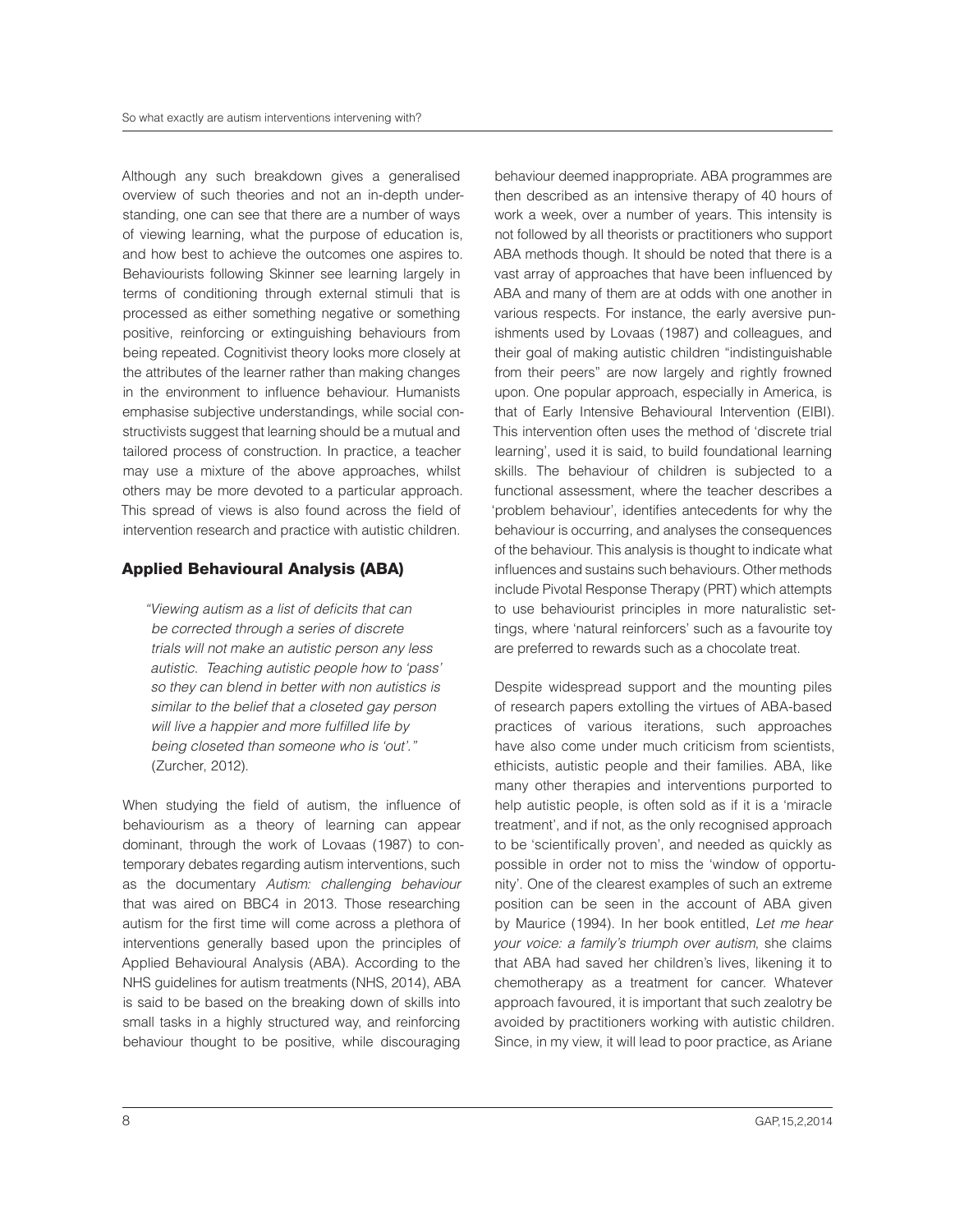Zurcher (2012), a mother of an autistic child describes:

ì...when she did not show the sort of monumental leaps promised, the ABA therapists said it was because we were at fault. Never once did any of the therapists, supervisor or agency waver in their firm belief that ABA was a solid, 'scientifically' backed methodology. It was spoken of as fact." (Zurcher, 2012).

Similarly, John Lubbock (2001), in the UK, the father of a boy with autism who followed an ABA programme, whilst an advocate of the principles of ABA was critical of the fact that often the therapists and some of the supervisors, "had a fundamental lack of wider knowledge and experience" and that this "will tend to make people inflexible, as they have no response to problems other than more Lovaas." (p. 319).

This concern can equally be applied to other interventions where the proponents and/or practitioners only have knowledge of that particular intervention and also sometimes very little knowledge of autism.

In recent years, a North American group of autistic writers began a project entitled the Loud Hands Project (2014), named after an online article from an autistic person who critiqued the therapy they had received when younger, and the request for 'quiet hands'. One of the biggest criticisms made of behaviourist approaches is that the behaviours deemed as either positive or negative are being decided upon by non-autistic others, often with little idea of what it is subjectively like to be autistic, or to have an unusual autistic learning style. Methods such as discrete trials can be intensive to the extent of being overloading, particularly when staged in a face-to-face manner, and distress can be ignored when viewed as inappropriate behaviour. When concentrating on outward behaviour, it is essential (in my view) that practitioners do not forget about autistic cognition and subjective understandings, and how these influence one's interactions with the social situations one finds oneself in. One area of ABA-based theory and practice which states clearly that they are against notions of cure and normalisation

is that of Positive Behaviour Support (PBS), yet it is still open to the criticism of who gets to decide what is and what is not positive about behaviour, and that perhaps some of the nuances of these ideas are lost on many people practising ABA in the hope of some kind of miracle transformation. As an example, I would recommend watching the parental narratives in the ilm Autism: challenging behaviour (2013).

The phrases 'scientifically proven' and 'evidence-based' often used in pro-ABA literature also need to be critiqued. Gernsbacher (2003), for example, reviewed these exaggerated claims within the ield, as well as showing the flaws in the often cited article by Lovaas (1987). More recently, Michelle Dawson (2007) has critiqued the methodology of ABA-related research, and a number of reviews and studies have shown no significant difference between ABA-based approaches and other approaches (Magiati et al, 2007; Fernandes and Amato, 2013; Boyd et al, 2014). Hogsbro (2011) compared the progression of children on the autism spectrum receiving ABA programmes, with those in ordinary placements, specialist autism day-care units, and those receiving a mixture of provision. Hogsbro utilised measures often used by studies that had found positive gains from ABA, such as IQ scores, and measurements for language comprehension, self-help skills, and the capacity for social contact. Hogsbro found that on average, the ABA provision had a negative impact on all of these factors, and the group which performed best were those receiving support from 'specialist autism units'. This study also looked into parental and professional attitudes toward the provision the children were receiving, and found that within the ABA group, the parents had the highest expectations for their children, and that professionals and parents using this model subjectively rated improvements in these areas higher than all of the other groups. Such evidence raises questions as to the validity of anecdotal accounts of change, yet also with accounts that suggest the ABA is a 'proven' method or indeed 'medical treatment'. Hopefully such findings will lead to research into the common factors between approaches, beneficial factors within them, and inluential factors such as maturation which have little to do with what educational approach one takes.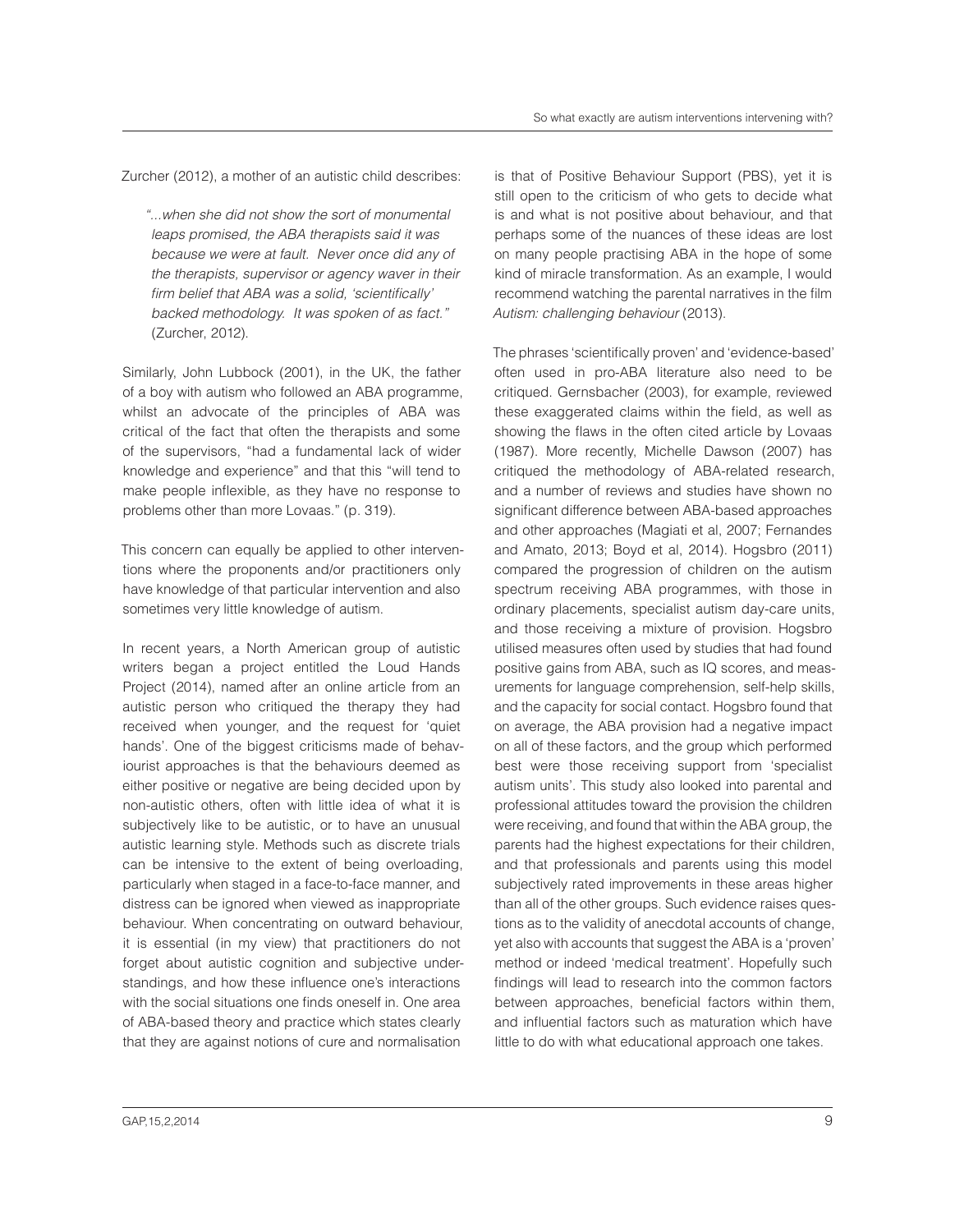#### Relationship and developmental approaches

Discussions regarding autism interventions often refer to alternatives to behavioural approaches as relationship-based or developmental approaches. This is a very broad category however which encompasses a number of differing approaches, most with a strong cognitivist or functionalist basis (looking at levels of psychological and social functioning, often compared to normative averages), yet also often using humanist and/or social or situational ideas. Also, with the so-called cognitive revolution in psychology, one could say that there has been a general shift in education theory toward a cognitivist approach, such as that derived from the work of Piaget (1896 – 1980). Such theories often look at measurements of functioning against normative (average) stages of development. Indeed, one can see elements of a functionalist perspective in some behaviourist narratives, particularly PBS. Piaget also highlighted peer relations and active learning experiences. Social or situational approaches however, often draw upon the ideas of Vygotsky (1896 – 1934) who looked at learning as a socially situated process, and saw the teacher as more involved in scaffolding learning for their pupils/students. Ideas originating from both these theorists, and indeed those of humanist theorists, can be found within the theoretical explanations of a number of autism interventions. One irmly established cognitivist approach is that of TEACCH (Treatment and Education of Autistic and Communication handicapped CHildren) or structured teaching (Schopler and Mesibov, 1995). This approach places emphasis on the structure and predictable sequencing of activities, as well as visual schedules and prompts. More recently the Social Communication, Emotional Regulation and Transactional Support (SCERTS) approach (Prizant et al, 2002) has been formulated, that looks to be a child and family-centred approach, and highlights the development of 'functional' social communication, regulating emotions, and mutual transactional support.

Some approaches highlight the building of relationships with others as the primary focus for attention. Early examples would include the Option or Son-Rise programme (Kaufman, 1994), often criticised for its outlandish claims of miracle cure and high cost of the programme

for parents, and the floortime approach developed by Greenspan (2014). This approach focuses on the sensory differences experienced by autistic people, and in following the child's lead and interests, rather than being adult-led. A somewhat more humanistic approach, it still however keeps a foot in the functionalist camp by suggesting that the approach helps children to climb the 'developmental ladder', conceived as operating in a number of stages. Like other approaches, its starting point is a view regarding autistic 'deficits', in this case deemed to be disturbances in the sensory system, motor planning, communication, relating to others, and an inability to connect one's desire to intentional action. While there are elements of truth in seeing these areas as those found difficult by autistic people, an entirely deficit model of what autism is, has its own disadvantages (see later in this paper). It is the view of the proponents of this approach that autistic people miss out on stages of development, yet such progress can be re-strengthened by meaningful interactions and play with caregivers.

Relationship Development Intervention (RDI) shares many similarities in theory and practice with the floortime approach, in terms of 'functional relationships' being the main aim of the intervention. This programme is based on the concept that autistic people are deicient in what is termed 'dynamic intelligence', a somewhat umbrella term that includes thinking flexibly, theory of mind, coping with change, and processing more than one piece of information at the same time. By working upon these qualities, those who follow RDI suggest that the quality of life for children on the autism spectrum can improve. Unfortunately, RDI supporters seem to have fallen into the same trap as previous approaches, with large claims being made from scant evidence. Also, the use of the term 'dynamic thinking' can be criticised for being too all-encompassing a term, especially when others have used the exact same words to describe a more direct and sensory experience of one's environment (Pirsig, 1991).

Finally, there is the approach of intensive interaction. Similar to floortime and RDI, it is a relationship-based model, which seeks to make functional gains in communication. However, the focus here is primarily building trust and rapport on the child's own terms. This approach is the one that I personally favour, and a fine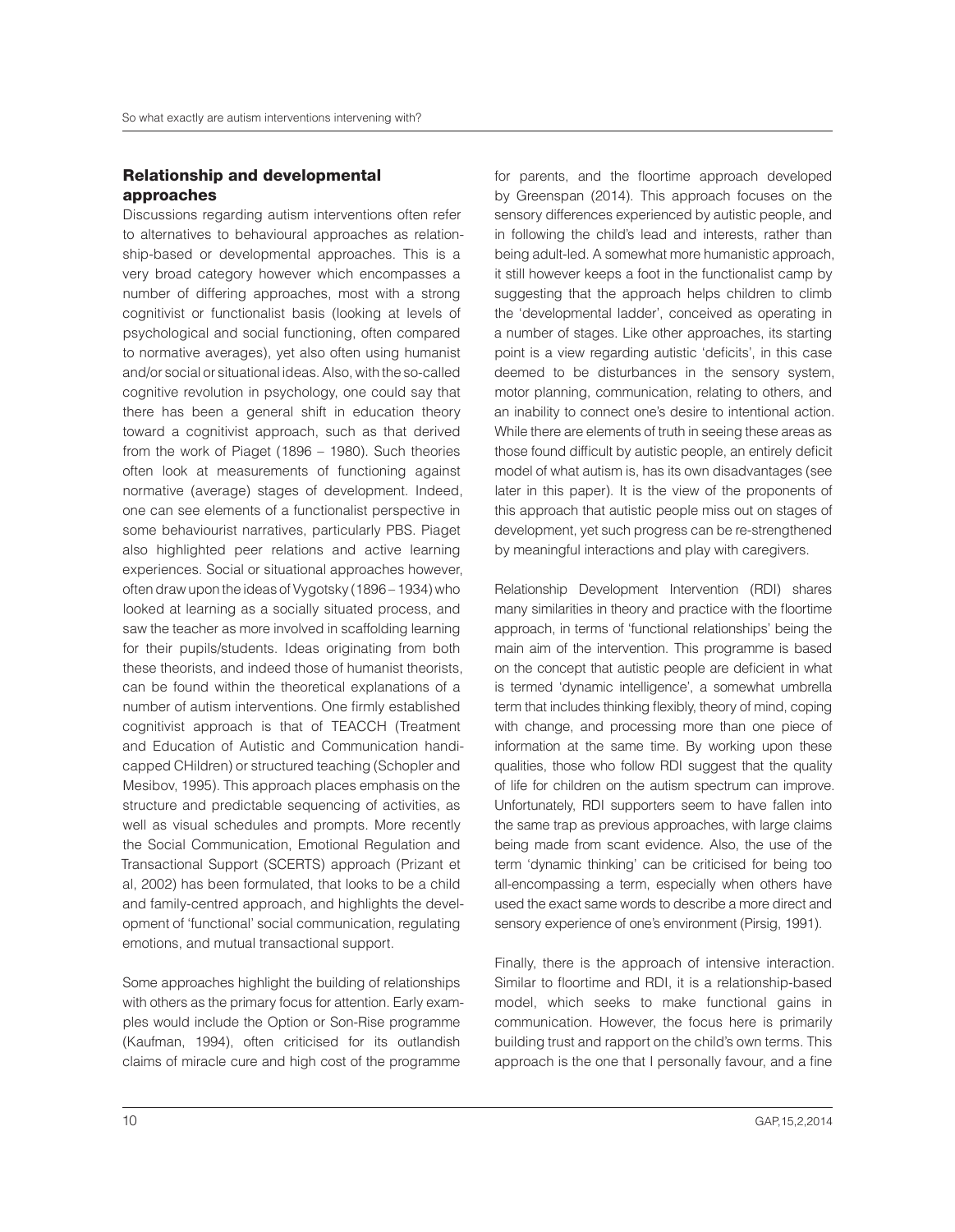exponent of this approach would be Phoebe Caldwell (2014). An issue with all of these approaches is that the scientific evidence (mentioned earlier) does not seem to favour any approach, at least not in terms of making significant changes in communication (often a key target that approaches share). Studies show massive variance in terms of the outcomes of interventions, whatever the purpose they are set to. There is certainly not enough evidence for me to suggest one over another as a one-size-fits-all approach. Thus, I would recommend avoiding taking such a stance, whatever one's leanings may be in favour of one approach or another. More research is needed too, to see if there are any active factors that do make a significant difference. Yet, such studies should also involve the views of autistic people and their families regarding what one wishes to intervene with in the first place. Perhaps with its model of mutual respect in interactions, engaging with autistic interests, and taking into account autistic cognition and sensory differences, it is little wonder that I find intensive interaction the most favourable of current approaches for children on the autism spectrum.

#### The concept of neurodiversity and its implications

Instead of trying to give a full account of the history of the concepts of neurodiversity and self-advocacy, given one would be trying to account for over two decades of culture, I will give my own understanding of neurodiversity as someone who identifies as autistic. For me, the concept of neurodiversity suggests that variations in neurological development are part of natural diversity, rather than something to be pathologised using a purely medical model of disability, defined by one's deviation from statistical or idealised norms of observed behaviour. This is not to say that those who identify as autistic people or other forms of neuro-identity do not find life challenging.

ìExtremes of any combination come to be seen as 'psychiatric deviance'. In the argument presented here, where disorder begins is entirely down to social convention, and where one decides to draw the line across the spectrum."

(Milton, 1999, unpublished masters dissertation). Spectrum in this case refers to the "human spectrum of dispositional diversity".

Embedded in more of a social model of disability (see Milton, 2012), such a conceptualisation of neurodiversity would suggest that autistic people are significantly disadvantaged in many aspects of life. Such a concept is not devoid of an understanding of embodied differences, indeed far from it, yet is a socially situated understanding of such differences. Other than from autistic scholars, such conceptualisations are rarely given much credence outside of the disciplines of sociology and critical disability studies. When looking at an educational programme that best suits such a conceptualisation, it is evident that one would favour one that did not focus on perceived deicits, less still behaviours deemed inappropriate. What would be highlighted would be an understanding of differing dispositions, a building of relationships in a respectful manner, engaging with an individual's abilities and interests and not just what they find difficult. Is this not how many people, whatever their disposition, would like to be treated within educational settings? For me, the closest any of the previously discussed approaches gets to such a social/situational approach is intensive interaction, particularly the variations and practice demonstrated by Phoebe Caldwell (2014). Does this mean that one should accept these methods as something to blueprint and reproduce everywhere? No. It does however, call into question whether any educational approach will ever be able to claim a stronger evidence-base than any other, as autistic voices keep saying – one-size does not fit all. Thus, for me, none can claim to have a scientific evidence base of effectiveness. For me, this has not been demonstrated, and is unlikely ever to be.

#### Tensions in the field reaching a tipping point?

Recently, Professor Simon Baron-Cohen (2014) posted an article in an online magazine in response to what he would like to see retired as a scientific concept. His answer to this question was "radical behaviourism", the form of behaviourism proposed by BF Skinner that is still influential upon ABA-based practices today. In this article, Baron-Cohen (2014) only alludes to the ield of autism, without directly mentioning it. Given his work in the field of autism, however, one could view this as a political act. I did not find it at all surprising that he should disagree with behaviourist ideas, given that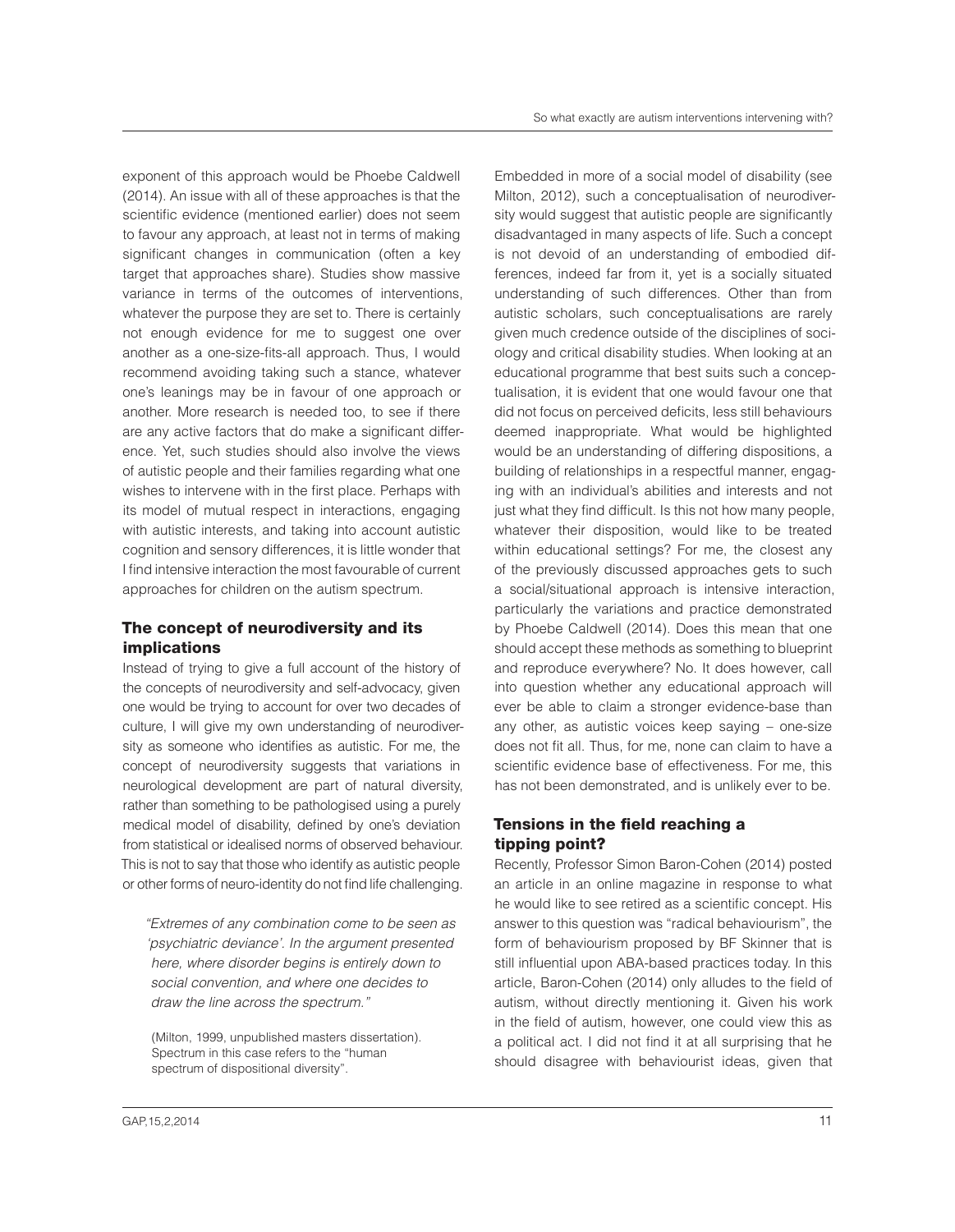one could describe his theories as based more within the cognitivist-functionalist camp. What was perhaps more surprising was that this article followed on from the publication of the NICE guidelines on intervention for autism in adulthood (NICE, 2012), which contained aspects of behaviourist theory, yet whose committee was chaired by Baron-Cohen. The article led to a stream of rebukes from behaviourist academics and practitioners, with one commentator giving him a C+ for his understanding if it was an undergraduate essay. In the defence of Baron-Cohen (2014), I believe he used the word 'scientifically' in exchange for theoretically, in order to appeal to a lay audience, and that his references of animal behaviours could have been used as a metaphor for the treatment of autistic people (both aspects of his article that were criticised, among others). As someone who favours a more sociological and social constructivist (social/situational) view of education and learning, I would have disagreements with both behaviourists and Baron-Cohen (2014), and this is the point: consensus in this field is about as likely as having a sustained political consensus between all political interest groups, from fascists to communists. The reason such a consensus is not possible, is because the debates are largely theoretical and ideological. Thus, there will not be any agreement regarding how to measure progress, or even if one can. The most important message here for parents and practitioners working with autistic children, is that there are no easy answers!

#### Concluding comments: what is a parent or practitioner working with autistic children to do?

The answer to this question is never an easy one. Due to the diversity of dispositions and learning styles of people on the autism spectrum, asking "what works?" in an educational setting, is like asking the same question about people who are not autistic. Thus, the common sense answer is: it depends on the child, what you are trying to teach and why, the environment one is in and the skills, expertise and personal style of teachers and parents. One thing that does not work though, speaking as an autistic person, is trying to 'cure' someone of being autistic. Autism is a description of someone's cognition, the way they behave, their way

of being and acting in the world. Thus, I prefer to call myself an autistic person, yet do not see autism as a cluster of behavioural deicits to be ixed.

ìWe need to see the world from the autistic perspective and apply approaches based on a mutuality of understanding that are rational and ethical – which respect the right of the individual to be different – yet recognises and deals with distress and offers practical help. We should encourage and motivate the person to develop strengths rather than focus on 'deficits'. This will mean offering opportunity for development while supporting emotional stability." (Mills, 2013).

The National Autistic Society (NAS) promotes what it calls a framework, rather than an approach, known as SPELL (Structure, Positive, Empathy, Low-arousal, Links). The first aspect of this framework is 'structure'. This is an often cited area of need for autistic people, often assumed to be deicient in executive functioning (by some cognitivists), yet it is a part of any educational planning. Imposing structures that are not needed or indeed impinge on learning is something to be avoided, and care must be taken that structures are put in place that promote the autonomy of the learner and reduce their stress (not increase it!). Being 'positive' relates to focusing not only on what a learner finds challenging, but what they find interesting, or that they have an aptitude for. Self-esteem and self-worth can be badly affected by attempts to normalise one's differences (Milton and Moon, 2012), thus the old proposed goal of making autistic people "indistinguishable from their peers" (Lovaas, 1987) needs to be jettisoned. 'Empathy' may sound a great deal simpler than it actually is in practice. It is often commented that autistic people have a deficient theory of mind, yet how accurate are non-autistic theories of autistic minds? For me, due to dispositional and cultural differences, a 'double empathy problem' exists (Milton, 2012), that is, that both parties can have dificulties in understanding one another. Bridging this gap can take much will and effort from both parties, plus the building of a strong trusting relationship. Again, I would refer here to the work of Phoebe Caldwell (2014). A 'low-arousal' approach is one that recognises the harmful effects of stress and thus seeks to reduce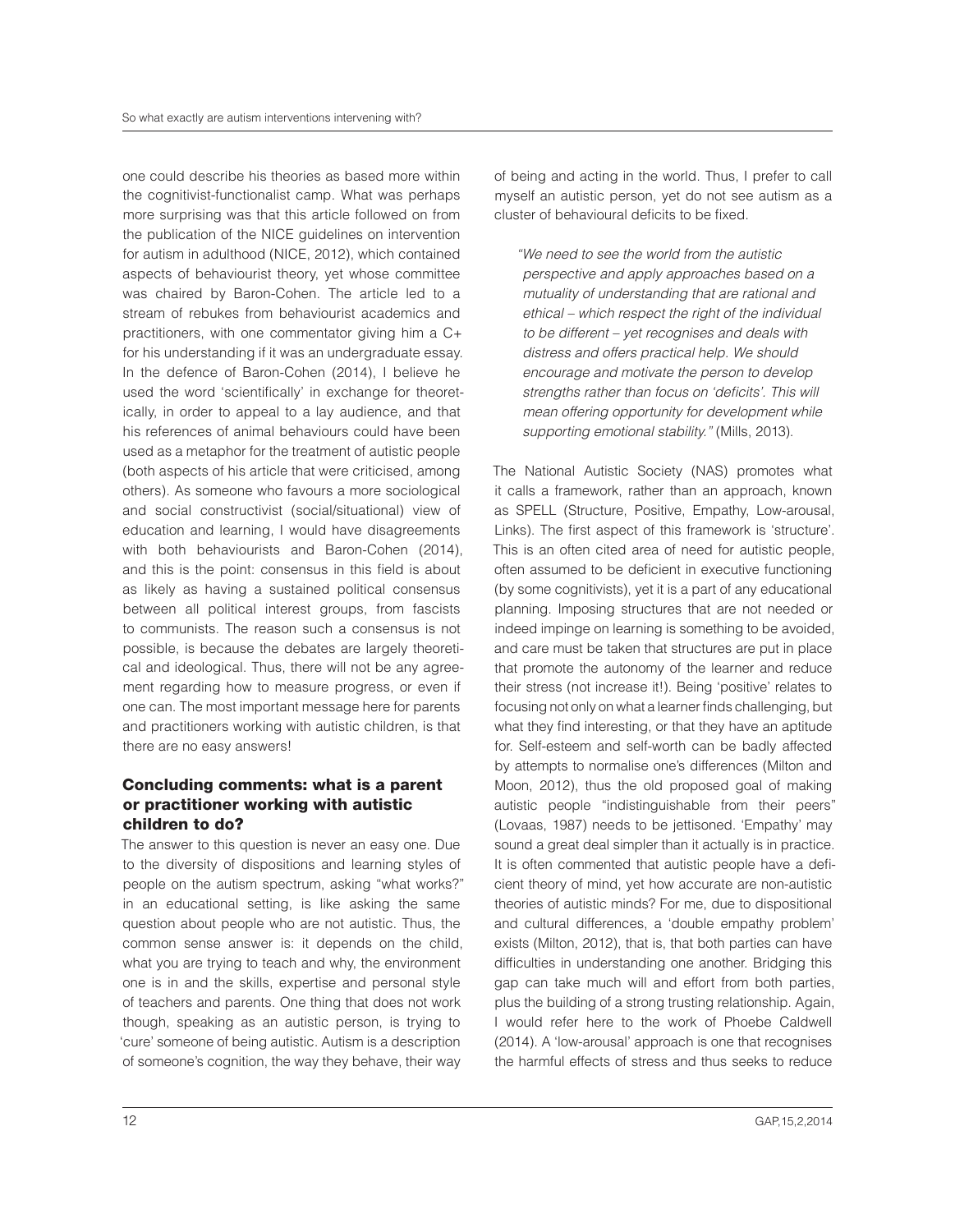confrontations and sensory overload. It should be remembered though that low-arousal does not mean no-arousal and that some sensory activities can be great fun too (although favoured activities may vary widely from one person to the next). The 'links' aspect of this approach states that parents, other agencies and so on, work in collaboration and with consistency and respect. For more information on the SPELL framework, information about approaches and current evidence and research, I would advise parents and practitioners to look at the Research Autism website (2014) and Mills (2013).

Last but by no means least, in the words of Douglas Adams and the Hitchhiker's Guide to the Galaxy: ìDon't Panic!"

#### **References**

Autism: Challenging Behaviour (2013), Two Step Films.

Baron-Cohen, S (2014) Radical Behaviourism available from www.edge.org/response-detail/25473 (accessed 11 February, 2014).

Boyd, B, Hume, K, McBee, M et al (2014) Comparative efficacy of LEAP, TEACCH and non-model-specific special education programs for preschoolers with autism spectrum disorders Journal of Autism and Developmental Disorders, 44 (2), 366 – 380.

Caldwell, P (2014) available from www.phoebecaldwell.co.uk (accessed 11 February, 2014).

Dawson, M (2007) A tale of two ABA studies available from http://autismcrisis.blogspot.co.uk/2007/06/tale-of-twoaba-studies.html (accessed 11 February, 2014).

Fernandes, F D and Amato, C (2013) Applied Behaviour Analysis and autism spectrum disorders: literature review CoDAS, 25 (3), 289 – 296 .

Gernsbacher, M (2003) Is one style of early behavioural treatment for autism 'scientiically proven'? University of Wisconsin-Madison.

Greenspan, S (2014) Available from www.stanleygreenspan. com (accessed 11 February, 2014).

Gutstein, SE and Sheely, RK (2002) Relationship development intervention with young children London: Jessica Kingsley Publishers.

Hogsbro, K (2011) Ethical consideration following an evaluation of preschool programs for children with autism spectrum disorders available from http://www.soc.aau.dk/ ileadmin/user\_upload/kbm/VoF/Kurser/2011/evidence/Kjeld-H-Ethical-consideration-following-an-evaluation-of-preshool. pdf (accessed 11 February, 2014).

Jordan, R, Jones, G and Murray, D (1998) Educational interventions for children with autism: a literature review of recent and current research, Report 77 Sudbury: DfEE.

Kaufman, B (1994) Son rise: the miracle continues California: HJ Kramer.

Lovaas, O (1987) Behavioural treatment and normal educational and intellectual functioning in young autistic children Journal of Consulting and Clinical Psychology 55, 3-9.

Loud Hands Project (2014) available from http:// loudhandsproject.org/ (accessed 11 Febraury, 2014).

Lubbock, J (2001) In the balance: the Lovaas experience, in Richer J and Coates S (Eds) Autism: in search of coherence London: Jessica Kingsley Publishers.

Magiati, I, Charman, T and Howlin, P (2007) A two-year prospective follow-up study of community-based early intensive behavioural intervention and specialist nursery provision for children with autism spectrum disorders Journal of Child Psychology and Psychiatry 48 (8), 803 – 812.

Maurice, C (1994) Let me hear your voice: a family's triumph over autism London: Ballantine Books.

Merriam, S. and Caffarella, R. (1991) Learning in adulthood. Oxford: Jossey-Bass Publishers.

Mills, R (2013) Guidance for considering a treatment approach in autism available from www.autism.org.uk/ living-with-autism/strategies-and-approaches/beforechoosing-an-approach/guidance-for-considering-atreatment-approach-in-autism.aspx (accessed 11 February, 2014).

Milton, D (1999) The rise of psychopharmacology Unpublished masters essay, University of London.

Milton, D (2012) So what exactly is autism? Resource within AET National Standards, London: Autism Education Trust.